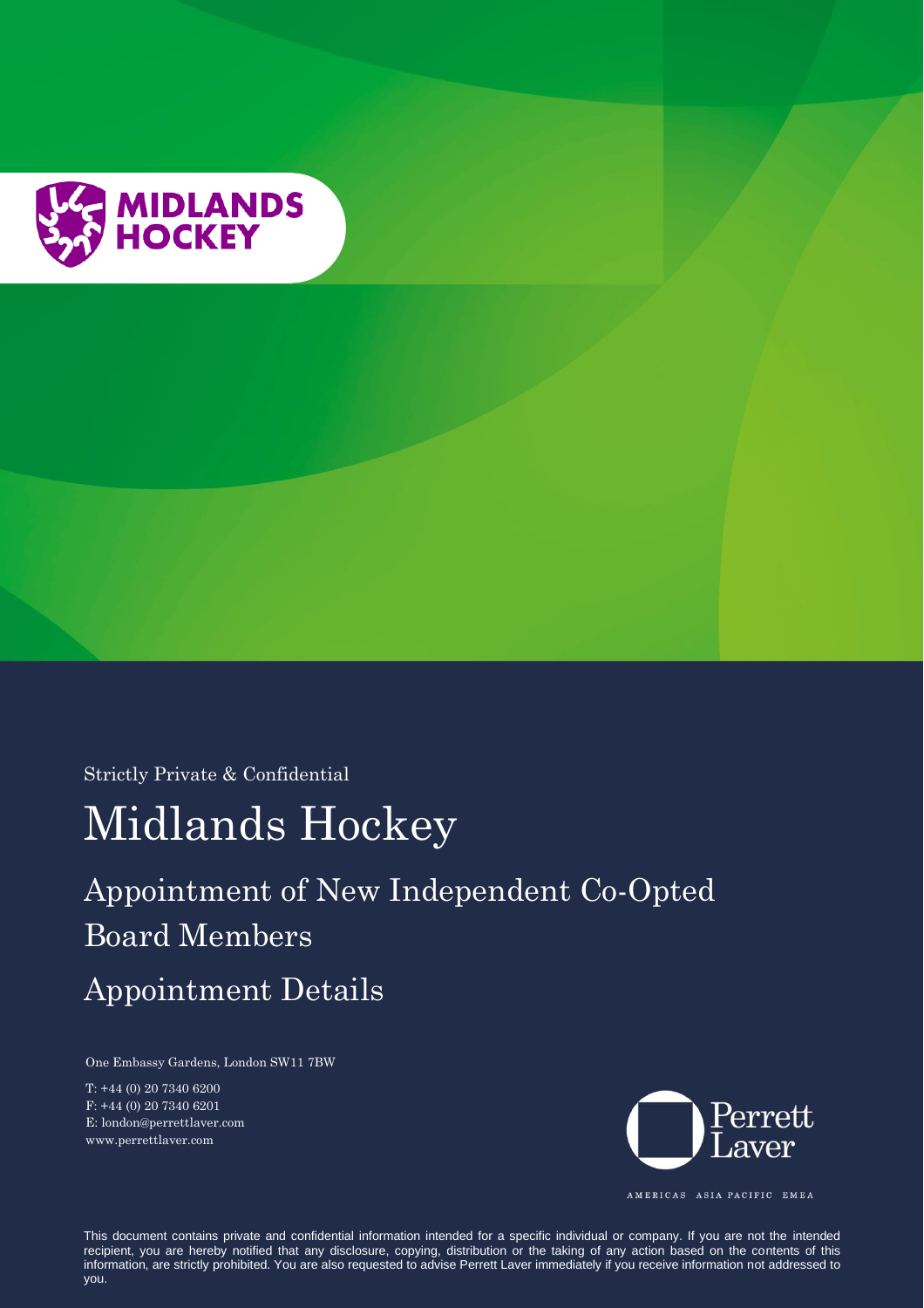

# Introduction

**Midlands Hockey Is Looking to Appoint New Independent Co-Opted Board Members**

Midlands Hockey is one of 8 areas across the country which are responsible for the delivery of all hockey across the Midlands; from Adult Leagues to Masters and Junior hockey and all that it takes to deliver an enjoyable and inclusive sport for the many participants, parents and spectators.

To help us achieve our ambitions, we are looking to recruit two co-opted board members who share our values, can help us to fulfil our mission and ensure we benefit from appropriate oversight and the very best governance. Prior board experience is not required, and we will keenly look to support and develop new members with the ambition, talent and commitment to enable us in our goals.

# **About Midlands Hockey**

Midlands Hockey brings together different leagues and organisations from within the Midlands area with the aim of providing the best possible hockey experience for all existing participants, from players and clubs to volunteers, officials and those new to hockey.

We regulate and administer the sport in the Midlands and appoint committees, including those to run the Midlands Hockey Leagues for Men and Women, the Midlands Junior Competitions and Midlands Masters Representative Teams, as well as appointing and developing officiating and overseeing disciplinary matters in the Midlands.

We work closely with clubs, schools and local organisations to develop and grow the sport by offering a wide range of opportunities to play hockey. Our goal as an organisation is to ensure that everyone in the Midlands area has the opportunity and ability to participate in hockey in a way that is meaningful to them.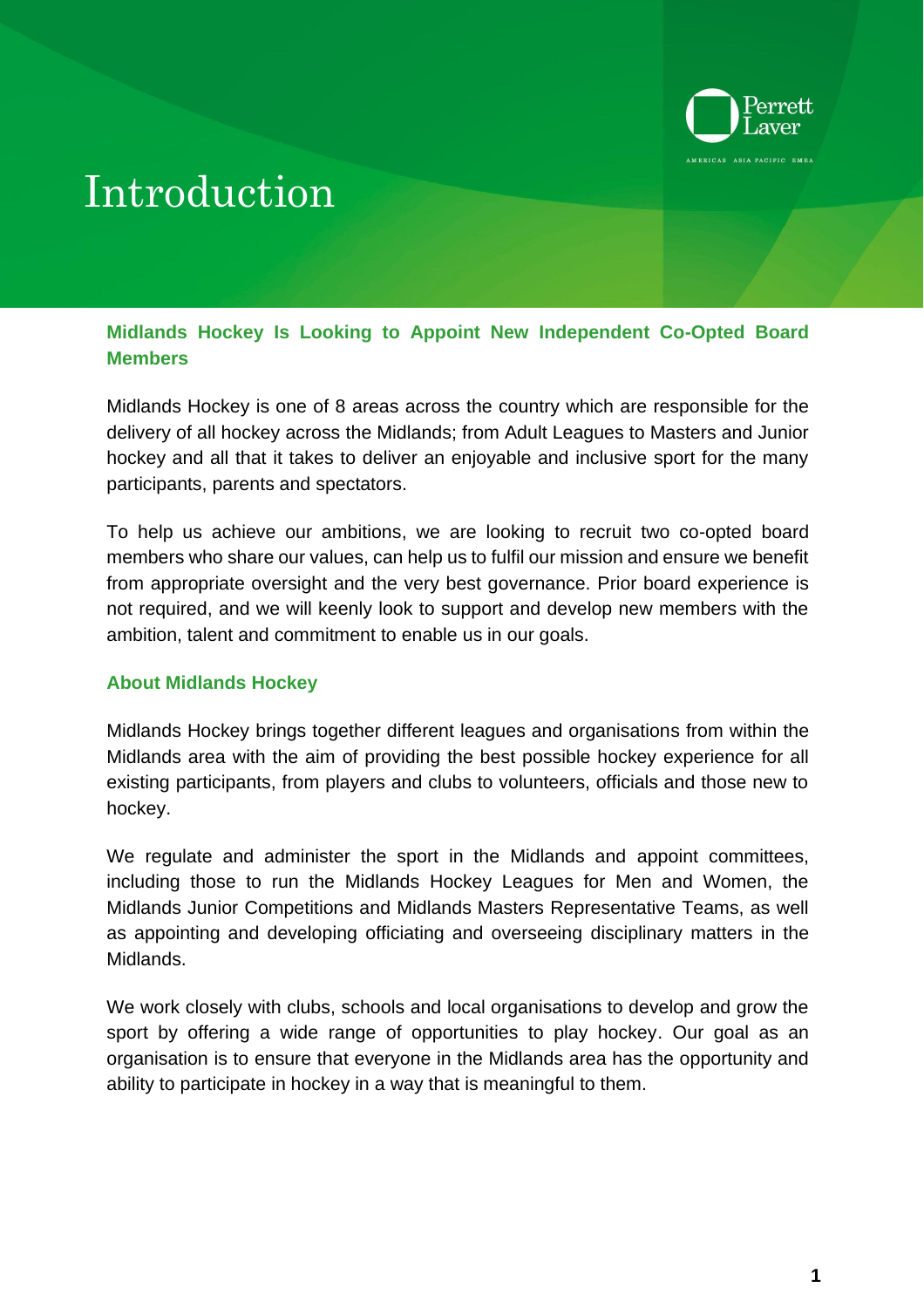

### **Our Relationship with England Hockey**

As our governing body, we work closely with England Hockey to deliver hockey activities in the Midlands on their behalf.

We support England Hockey's aspirations to deepen the passion of those who play, as well as delivering and following our great sport by providing the best possible environments and experiences.

![](_page_2_Picture_4.jpeg)

England Hockey have identified 5 key ambitions that are at the heart of their strategy:

- 1. International Success
- 2. Increased Visibility
- 3. Growth in Participation
- 4. Develop Hockey's Infrastructure
- 5. Be Proud and Respected Custodians of Hockey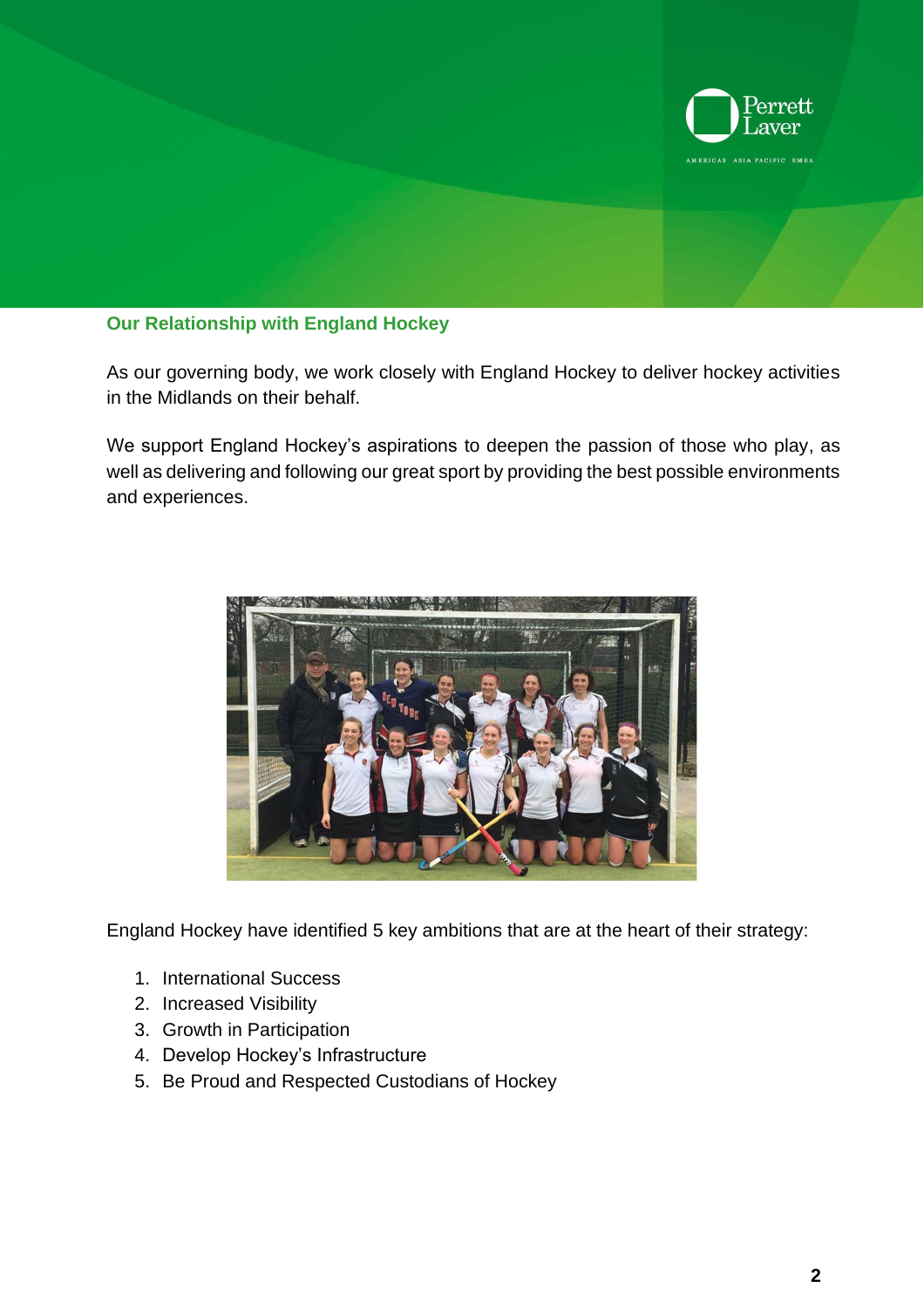![](_page_3_Picture_0.jpeg)

Key to delivering England Hockey's ambitions are their values, which are at the heart of our thinking and decision-making. Their values include:

- 1. Teamwork
- 2. Pride
- 3. Respect
- 4. Openness

#### **About the Board of Midlands Hockey**

The Board currently operates with five Board Directors including a Chair, Vice-Chair, Finance Director, Operations Director and Governance Director.

In addition, the board is supported by the Management Committee.

![](_page_3_Figure_9.jpeg)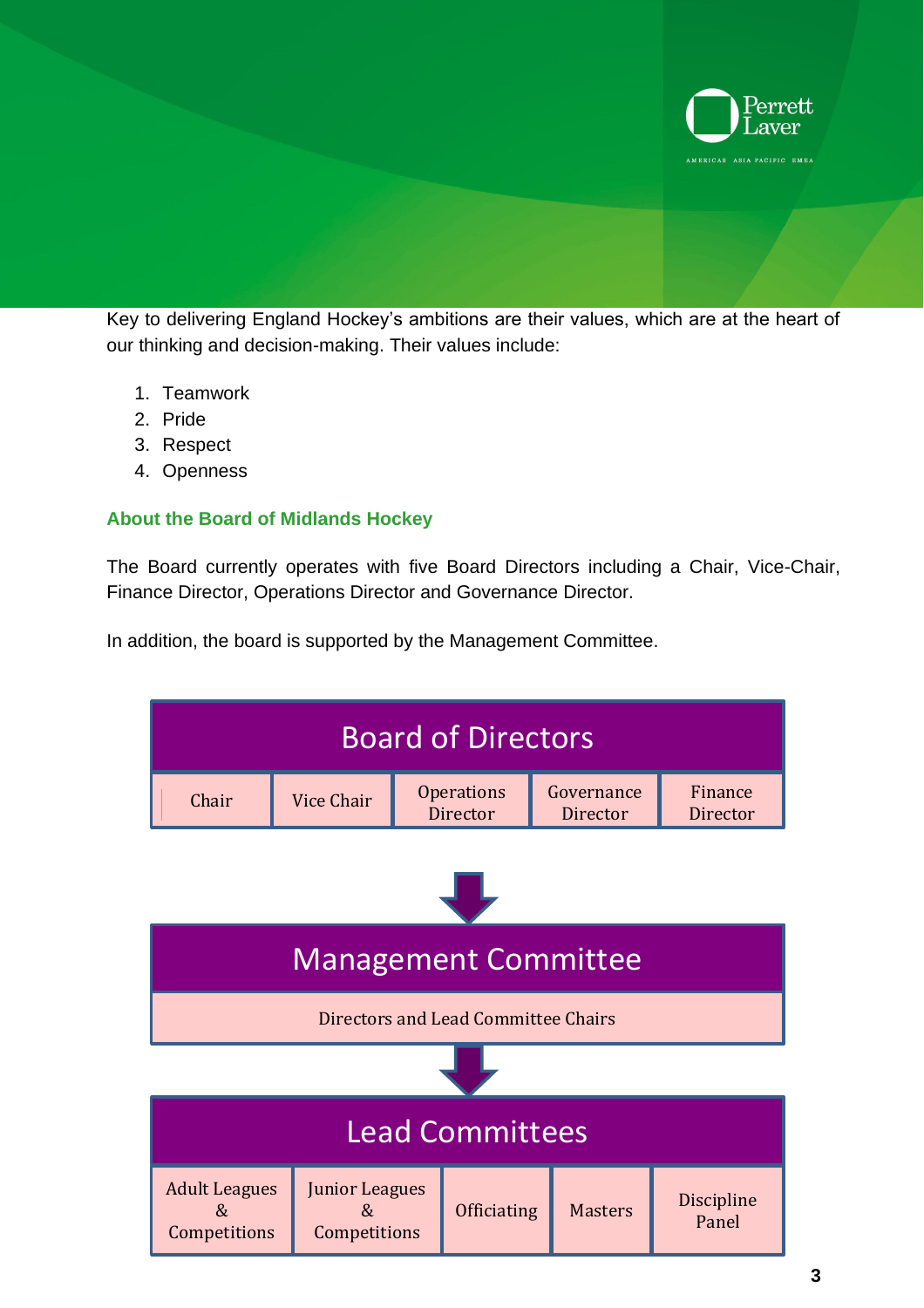![](_page_4_Picture_0.jpeg)

#### **What Are We Looking For?**

To help us enable our goals, we are recruiting two new co-opted board members. The Board is particularly interested to hear from individuals with expertise in one of the following areas:

- 1. Legal and/or governance
- 2. Equality, diversity and inclusion and/or HR
- 3. Marketing and communications, social media and/or partnerships

Midlands Hockey is fully committed to the principles of equality of opportunity in hockey. We recognise the enhanced creativity, performance and legitimacy of an organisation that reflects the community it serves. As such, we are keenly looking to build a more representative board and welcome all applications, particularly those from individuals from under-represented ethnic backgrounds, the LGBTQ+ community and those with disabilities.

![](_page_4_Picture_7.jpeg)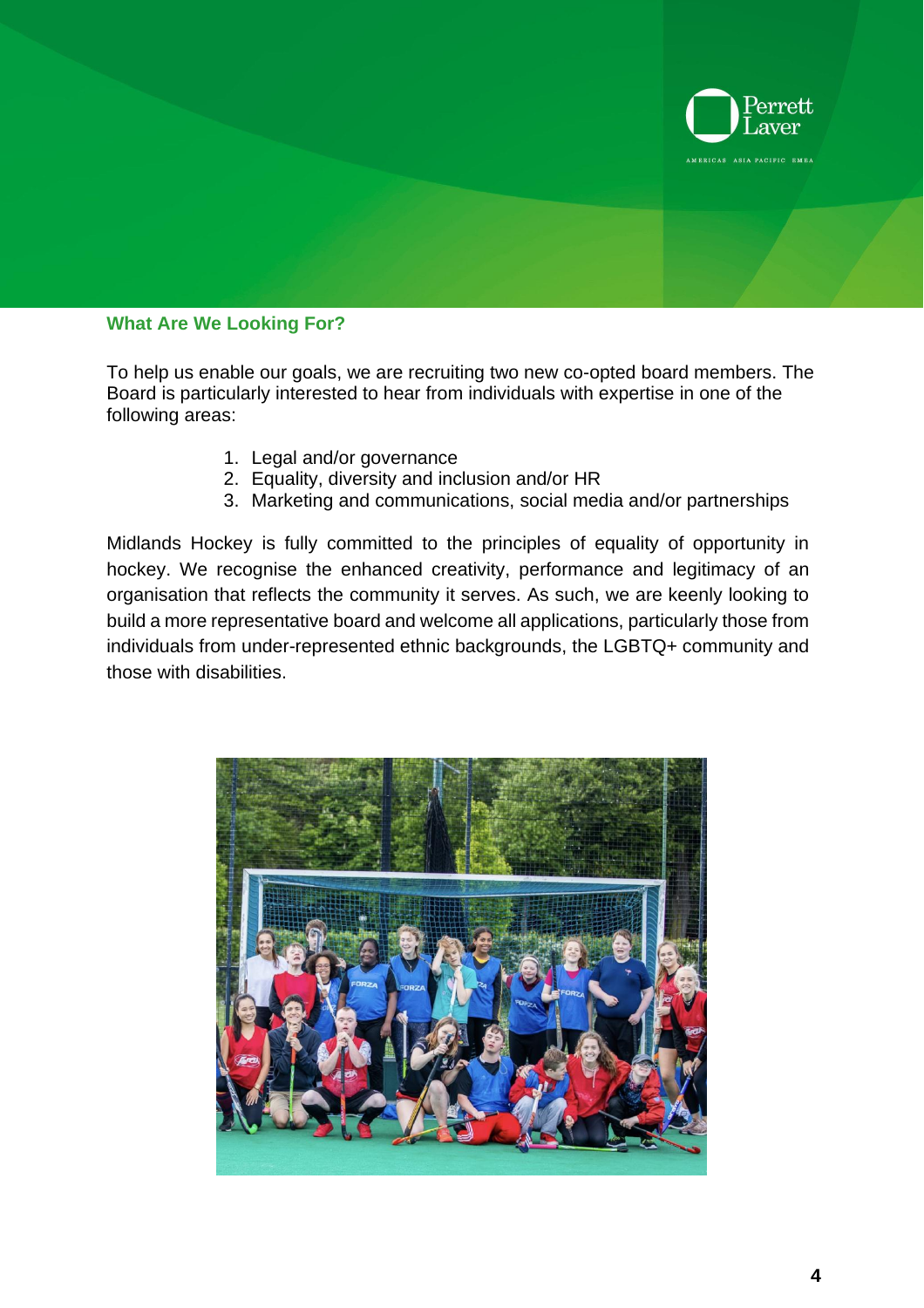![](_page_5_Picture_0.jpeg)

### Key skill sets may be found below:

- A strong personal commitment to the vision, mission and values of Midlands Hockey.
- A collegiate, collaborative and constructive approach.
- Strong communication skills, and the ability to present own ideas clearly and concisely.
- People-management sensitivities, capable of managing relations with and inspiring a diverse range of stakeholders.
- The ability to work as part of a team, to build constructive relationships and understand the power of partnerships.
- Constructively check, challenge and support the development of Midland Hockey's strategy.
- Financially literate with experience of business operations.
- A passion for increasing equality, inclusivity and diversity and supporting people of all ages, background and abilities to participate in hockey.
- The willingness to act as "ambassadors" within the community, both for hockey in general and the area.
- An understanding of and commitment to equal opportunity and diversity.
- Prior knowledge and appreciation of contemporary governance, with a good understanding of the codes and standards which have been established across many aspects, OR an appetite to learn in this regard.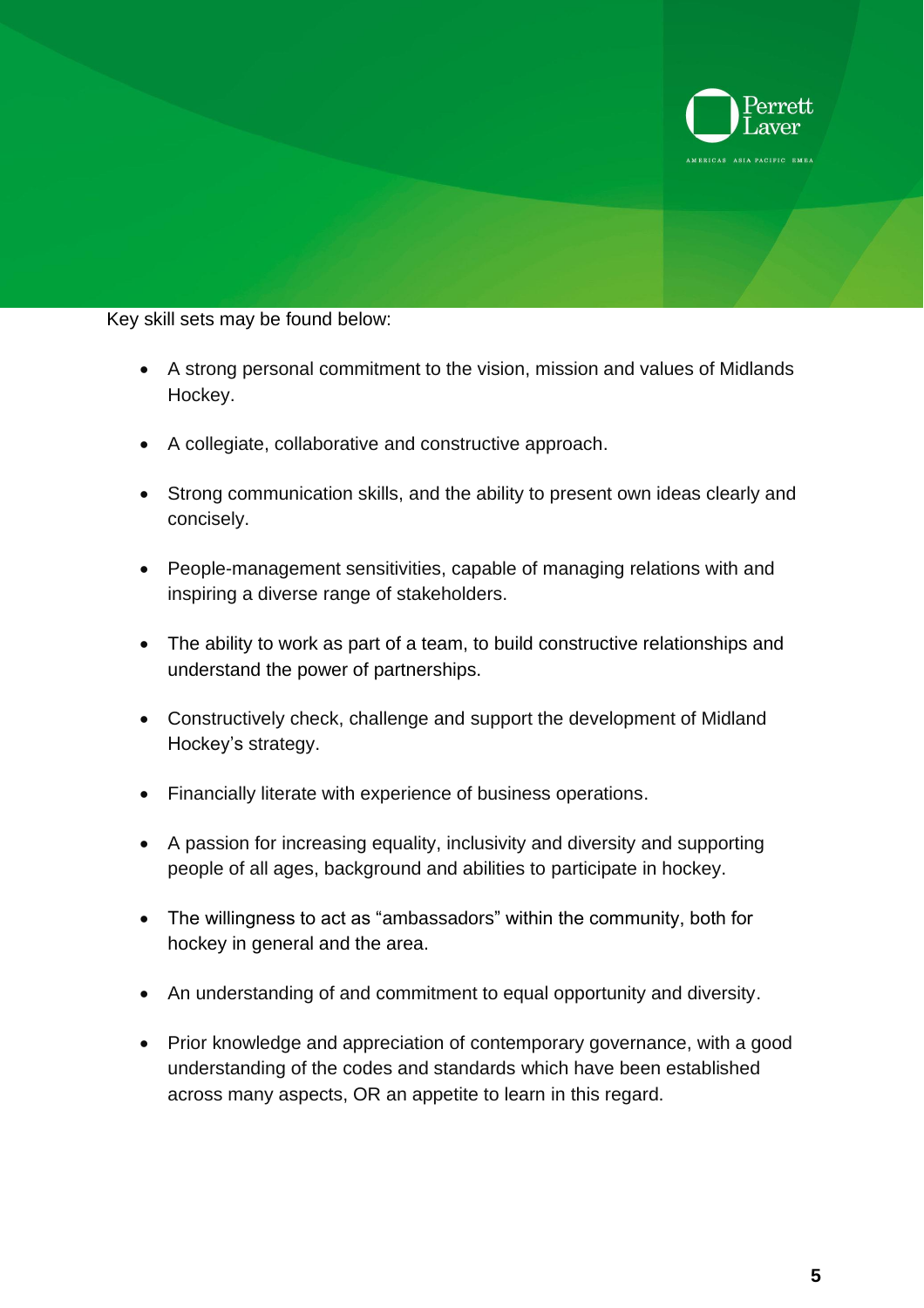![](_page_6_Picture_0.jpeg)

Previous board experience is not essential, nor is it necessary to be directly involved in hockey, although a willingness to get to know the sport and a commitment to enable our vision is.

# **Role Responsibilities**

The role involves being responsible for providing expertise, challenge and guidance to the Board and the Management Committee in order to support the ambitions and strategy of Midlands Hockey.

Working with the board chair, management committee and fellow board members:

- 1. Act as a trustee of the sport of hockey, sustaining and developing it for current members and protecting it for future generations.
- 2. Monitor progress annually against agreed goals and objectives.
- 3. Review the core values of the vision as and when relevant.
- 4. Monitor performance, financial expenditure, risk and resource allocation against the strategic plan.
- 5. Ensure the maintenance of sound finances.
- 6. Build effective relationships with external partners as required by the board.
- 7. Undertake training as appropriate and participate in an annual board evaluation process and individual evaluation.
- 8. Attend Midlands Hockey events and meetings as appropriate and act as hosts to partners, sponsors and other stakeholders as required.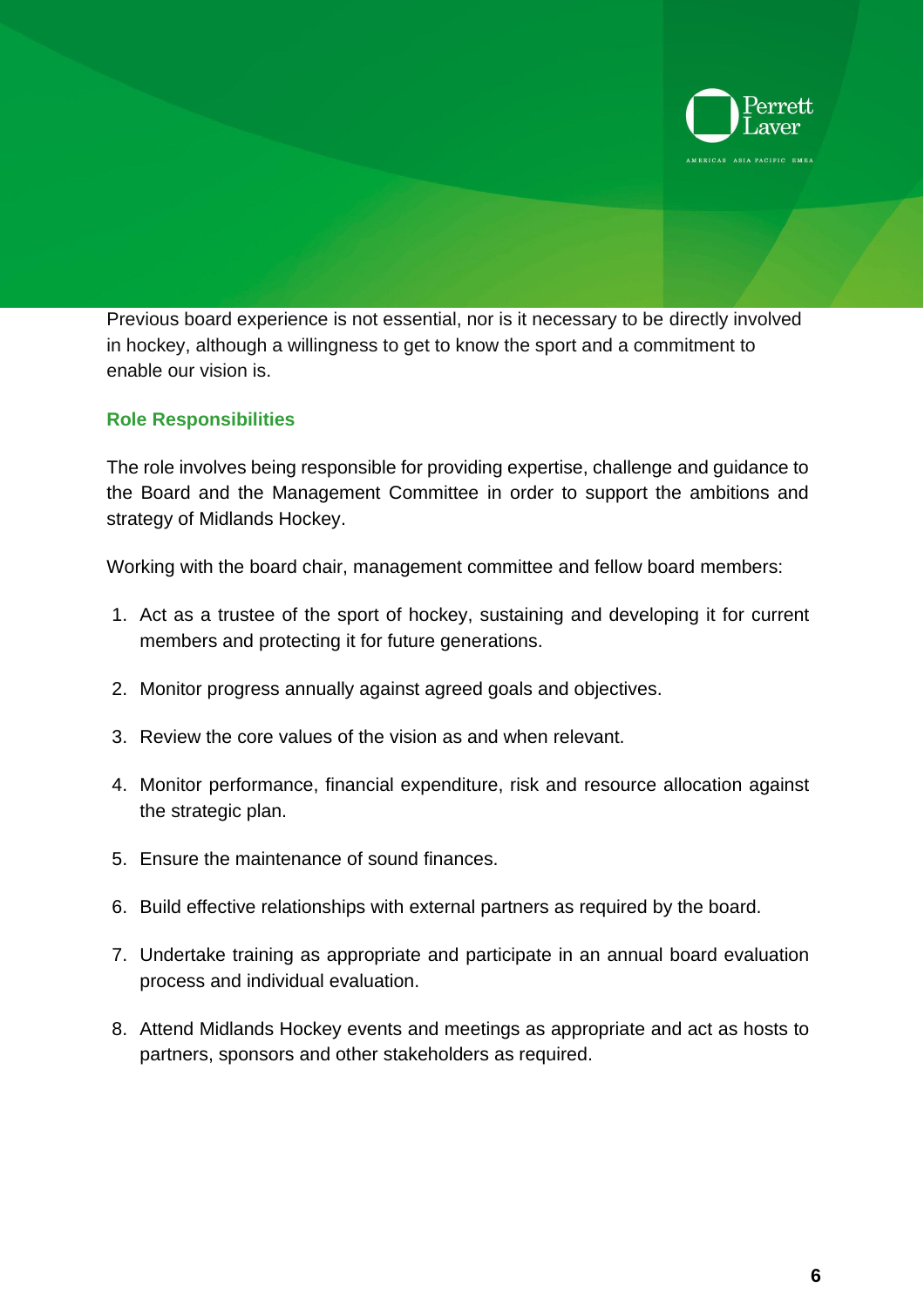![](_page_7_Picture_0.jpeg)

# **Time Commitment**

A time commitment of approximately one to two days per month is expected inclusive of board meetings, meeting preparations and events and engagements, though this may change over time as the Area becomes more established.

### **Location**

Board meetings are currently held hybrid between Teams and in-person in the Midlands.

# **Remuneration**

Positions are voluntary with reasonable expenses covered.

### **About the process**

The initial recruitment process is being handled by Perrett Laver, who will then present candidates to Board officials for interview by a Nominations Committee in w/c 18<sup>th</sup> July 2022, to ensure that they understand the duties of being a Co-Opted Board Member and have an opportunity to explain the particular skills and experience they could bring to the Board.

![](_page_7_Picture_9.jpeg)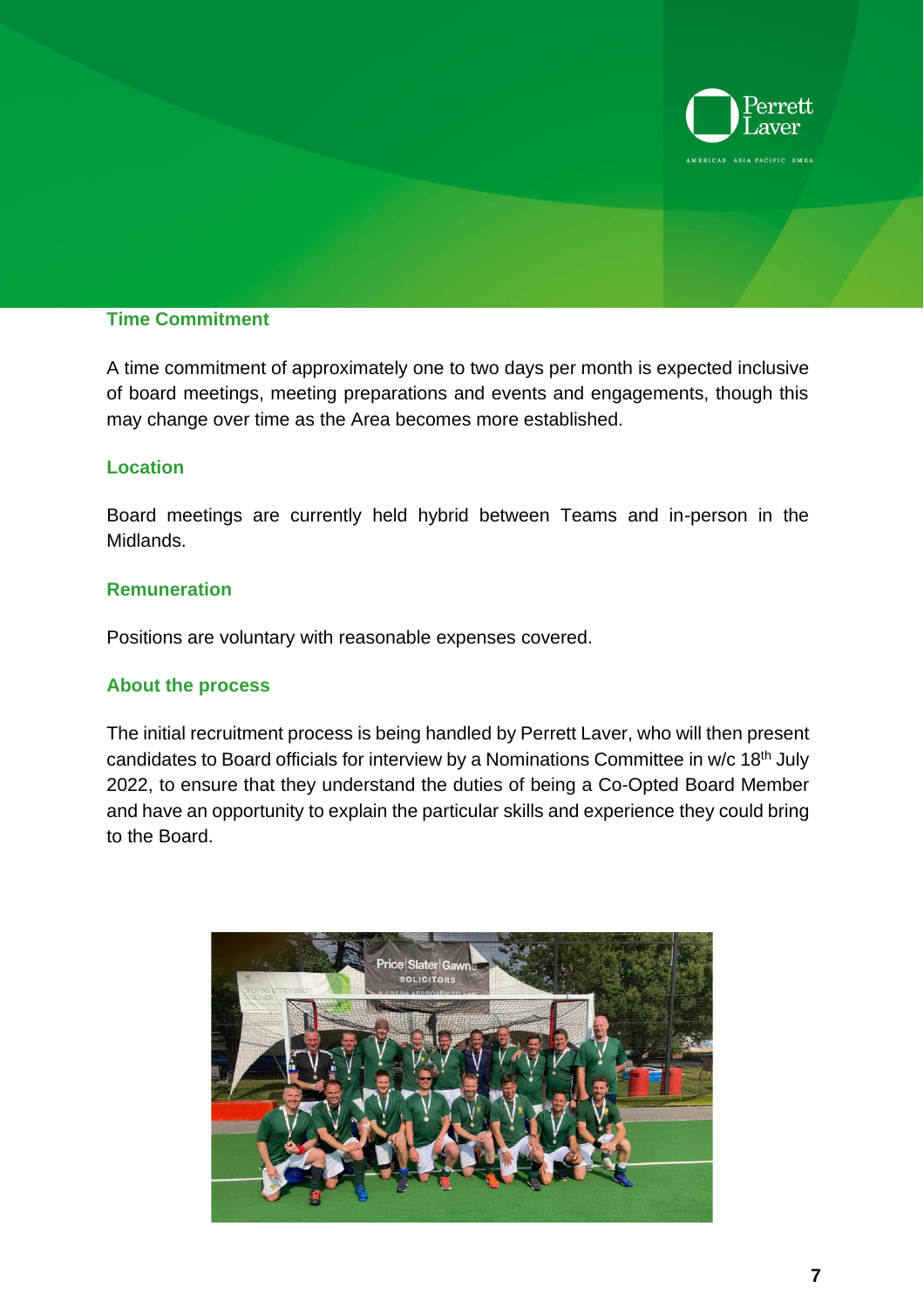![](_page_8_Picture_0.jpeg)

#### **How to Apply**

For details on how to apply, please visit:

<https://candidates.perrettlaver.com/vacancies/>quoting the reference **5897**.

The closing date for applications is **9:00am (BST) on Tuesday 28th June 2022.** 

If you would like to discuss this opportunity further, or have any questions about the role, please contact Elizabeth Owusu-Apenten on [Elizabeth.OA@perrettlaver.com](mailto:Elizabeth.OA@perrettlaver.com) or +44 (0)20 7340 6213.

# **Accessibility**

Should you require access to these documents in alternative formats, please contact Sofia Coppoletta on [Sofia.Coppoletta@perrettlaver.com](mailto:Sofia.Coppoletta@perrettlaver.com)

If you have comments that would support us to improve access to documentation, or our application processes more generally, please do not hesitate to contact us via [accessibility@perrettlaver.com](mailto:accessibility@perrettlaver.com) 

### **Inclusion**

Perrett Laver believes that excellence will be achieved through recognising the value of every individual. A broad range of perspectives, backgrounds and opinions amongst our global community of colleagues is crucial in maintaining our culture of openness, intellectual curiosity and creativity. We take an active role in supporting underrepresented communities and groups in becoming better and more fairly represented in the leadership of all organisations. We also know that diverse and inclusive teams have a positive impact on our ability to identify, engage and secure candidates from these groups.

Our commitment to inclusion across race, gender, age, religion, sexual orientation, identity and experience drives us every day – for clients, for candidate identification and in the recruitment, development and retention of colleagues.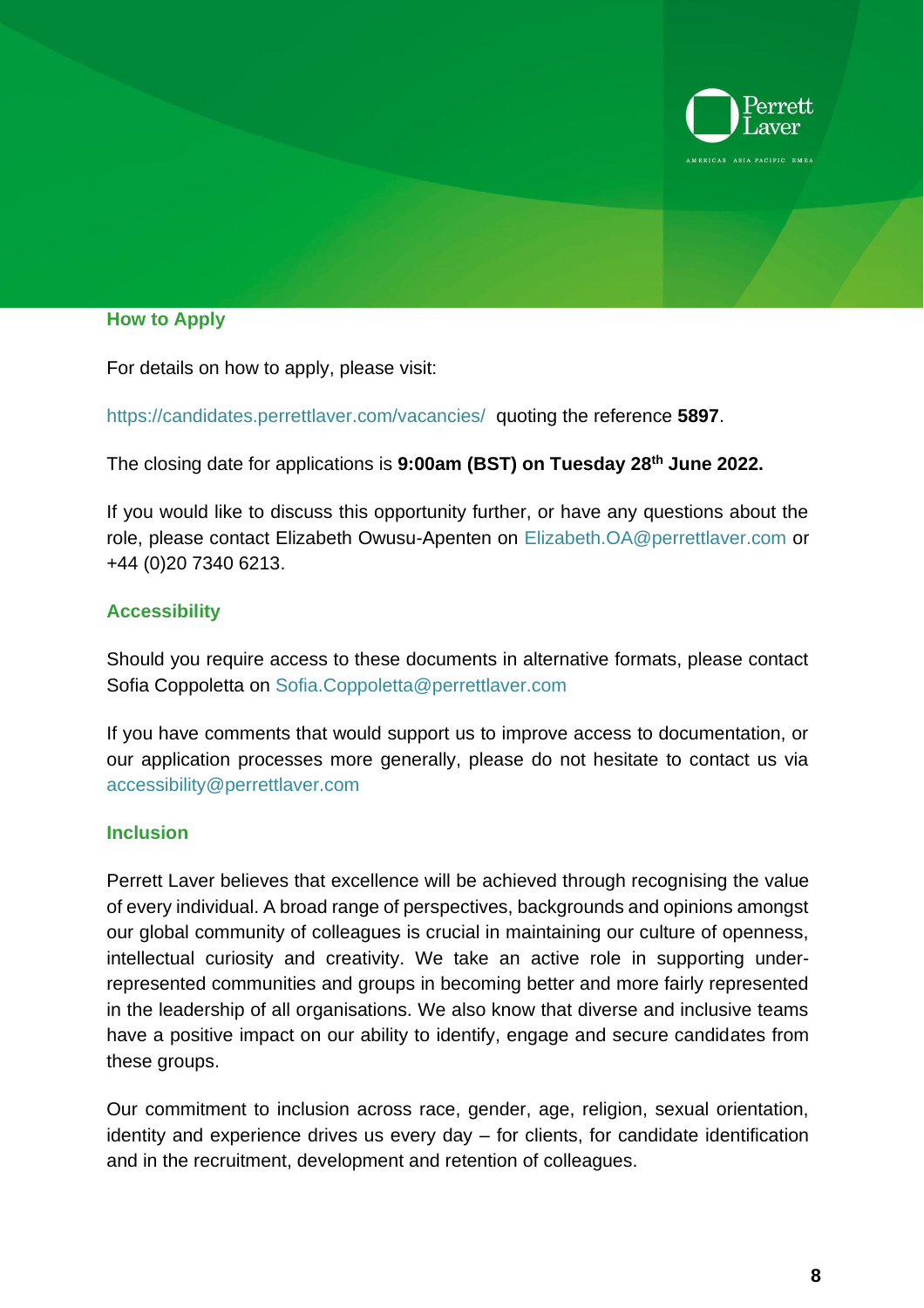![](_page_9_Picture_0.jpeg)

To ensure inclusion on the basis of age, disability, ethnic or national origin, family circumstance, gender, gender identity, marital status, nationality, political or religious beliefs, race, socioeconomic background and sexual orientation, we would like to specifically invite applications from under-represented groups.

# **Data Protection and Privacy**

*Protecting your personal data is of the utmost importance to Perrett Laver and we take this responsibility very seriously. Any information obtained by our trading divisions is held and processed in accordance with the relevant data protection legislation. The data you provide us with is securely stored on our computerised database and transferred to our clients for the purposes of presenting you as a candidate and/or considering your suitability for a role you have registered interest in.*

*As defined under the General Data Protection Regulation (GDPR), Perrett Laver is a Data Controller and a Data Processor. Our legal basis for processing your personal data is 'Legitimate Interests'. You have the right to object to us processing your data in this way.* 

*For more information about this, your rights and our approach to Data Protection and Privacy, please visit our website: <http://www.perrettlaver.com/information/privacy/>*